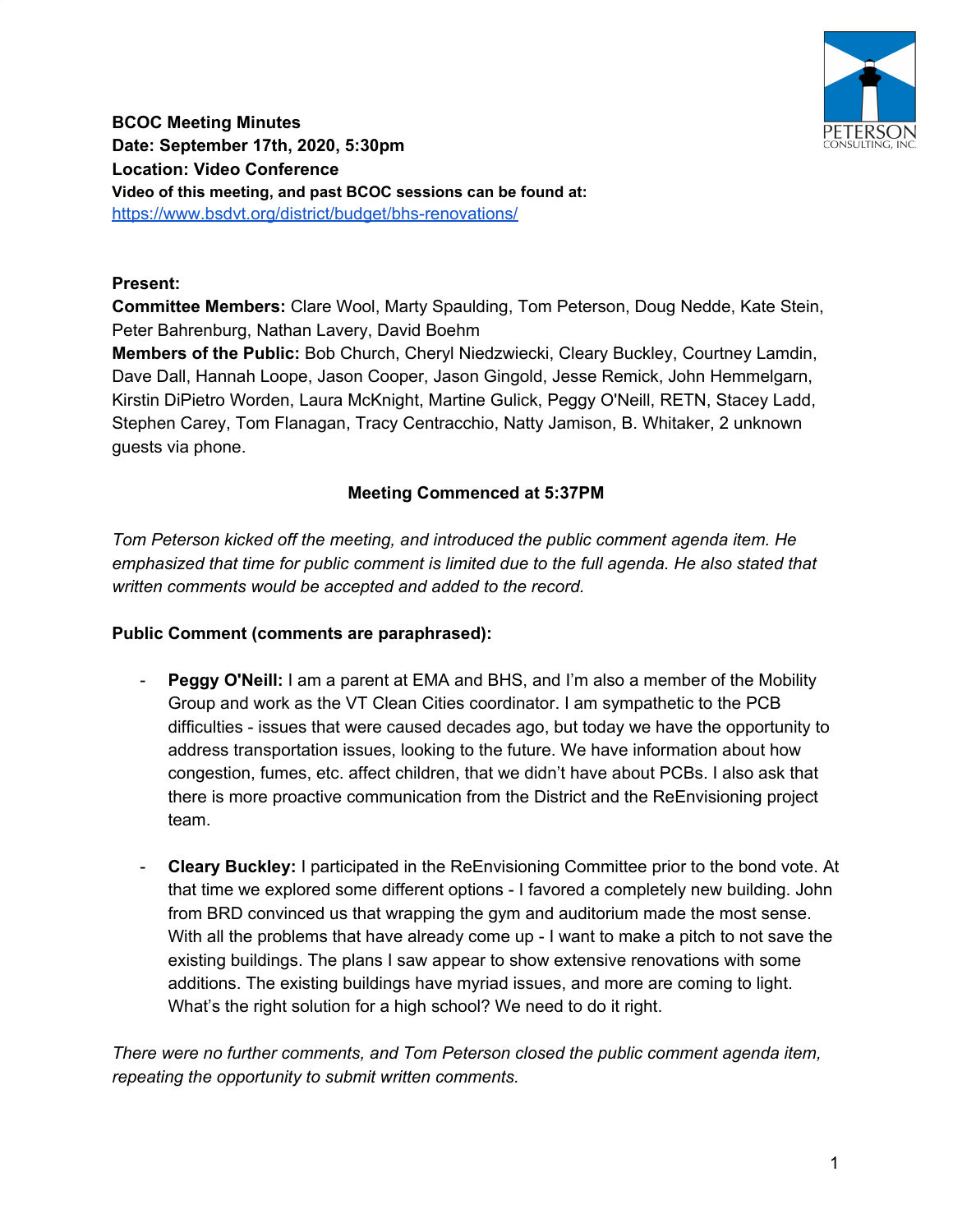#### **Overview of the Site Design Process:**

*Tom Peterson introduced John Hemmelgarn of Black River Design, and Hannah Loope of Wagner Hodgson to go over the design process.*

- **John Hemmelgarn (JH):** This is a view of the existing site looking across the parking lot from close to the intersection of Institute Rd. and North Ave. This image captures the steepness we are dealing with on this site. There is a 20' grade change from top to bottom of the lot, which exacerbates the accessibility issues. You can see the drop off loop leads to a jumbled mess. The fact that the building needs to step up the hill also leads to many accessibility issues. This parking lot also has no screening, shade, or bicycle parking. In some ways, the current flow is somewhat dangerous for mixed use. What you can't see in this image is all of the rock ledge on this site, as well as the fact that there is no stormwater treatment whatsoever.
- **Hannah Loope (HL):** Here you can see an image of the proposed layout. It moves the parking lot a little closer to North ave, which helps lessen the slope of the lot. We are now able to create an accessible parking lot, with accessible paths all the way from sidewalk to entrance. At the western side of the parking lot we are proposing to have a bi-directional bike lane that shifts direction from morning to afternoon. We are also proposing a lot of shade trees, which will help reduce the urban heat effect.
- **JH:** And you can see the sea of asphalt is broken up, which makes for a better aesthetic. Here is the overall site plan - you can see the parent drop off area which has access for emergency vehicles and special education busses. The new exit is in the same location as the current entrance. You can see the gravel wetlands. We will be improving accessibility at the additional parking spaces near the various alternative entrances. The open space near the entrance also allows room for the possibility of the auxiliary gym. I also wanted to touch on the new paths on the campus.
- **HL:** The busses will all be consolidated into the existing bus loop. That remains unchanged. For bicycles coming from the bike path, they will be able to cross Institute rd. before there is conflict with the cars entering. There are spaces for 32 bikes at the front door. For bikes coming from North ave, there is an existing bike path with 64 new bike parking spaces. There are no more than 20 bike spaces now, and we are proposing over 120. For students parking in the student lot, there is a new centralized crosswalk. There is also a proposed new sidewalk on the north side of Institute rd. For students arriving by city bus, which sometimes drops off to the bus stop on North ave, there is sidewalk access, which is level and accessible, to the entrance. The adjustments to circulation patterns will greatly improve safety for bicyclists and pedestrians. Vehicular traffic is improved by the 3 lane entrance at the main entrance. The left most lane provides access to the lots for faculty, staff and visitors. There are also 6 new electric car charging spots. The middle lane is for through traffic, and the right for drop off. We are providing specific spaces for drop off waiting, as well as visitor parking in off hours.
- **JH:** I'd emphasize that the new crosswalk over Institute rd. avoids most of the in and outgoing traffic. In our design, we also made sure emergency vehicles can get in and out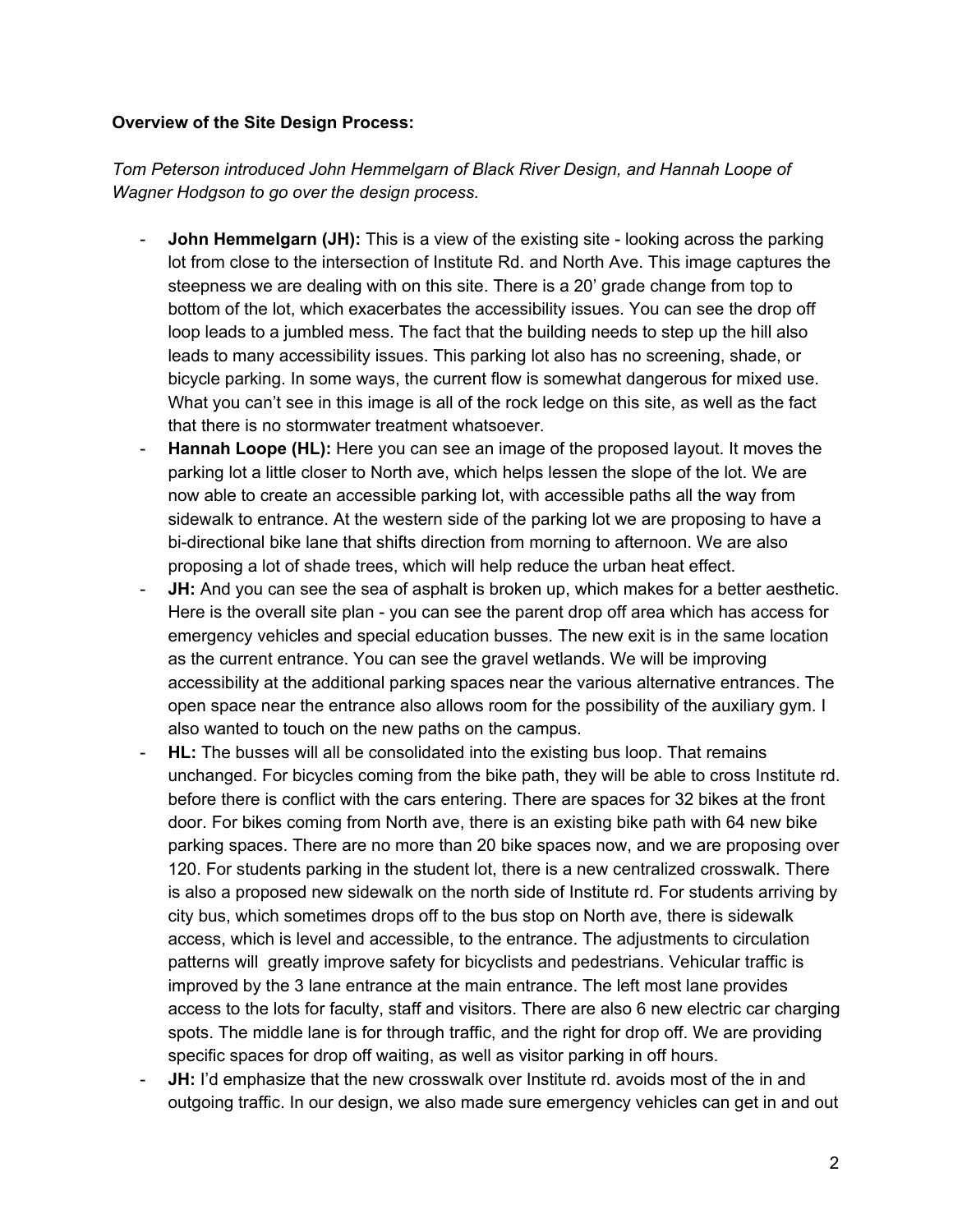of the entrance to the south of A building. We are also making the entrance to the rear of F more accessible.

- **Tom Peterson (TP):** Another new feature is the dropoff area to the south of F. This was necessitated by the intensive special needs program, and provides a direct route to their program on a flat landing. All of this sitework is so integral to the security and overall planning and function of the building itself.
- **JH:** Absolutely right, Tom. All of this site design work is working in concert with the building design. *Bill Nedde's civil plan is brought up on the screen.* Those areas that looked unused are actually integral to the gravel wetlands - that was a huge challenge and goald, etrying to accommodate site circulation and stormwater. We've done a lot of work coordinating with the AHJ already.
- **TP:** The sidewalk on the North side of Institute rd. will also be an important addition for safety and pedestrian access. That will necessitate moving utility poles. I'd like to open the meeting up to BCOC members first for questions and comments.
- **Doug Nedde (DN):** My question is if there are any deficiencies of this plan, whether it be the site, the budget etc. - where do you feel it falls short? If we did have a mobility analysis, what do you think they would flag?
- **JH:** I do not think it would be on the bicycle front we are improving routes and bike parking a lot. One thing the Agency of Education really emphasizes is the separation of busses and drop offs, which we have done here. We have reduced the parking spaces somewhat. This building is not located in a heavily residential area - which makes parking important. I think we've really improved stormwater, as well as everything else discussed here. We've tried our best to not encroach on the treelines. We've accommodated the ledge challenges.
- **DN:** One observation is that the site is maxed out stormwater is a space issue did you consider chambers under the parking lot to allow for more space?
- **JH:** We did but they do nothing to treat the runoff, which we are required to do. We're trying to make the best of a difficult situation. Over the design process, we found that where water runs naturally, to the bottom, south side of the site, was the best for the stormwater retention ponds.
- **Clare Wool (CW):** Can you tell the BCOC a bit about the 3 acre rule?
- **Marty Spaulding (MS):** There were new rules about stormwater issued after the bond vote. They affect any site that has above 3 acres of impervious surfaces, so we are bound to make improvements to the site. It made sense to do that as part of this project. I'd also add that I was an advocate for the underground chambers, but they didn't match well with this site - it has a lot to do with the soils under the chambers - they are designed to leach the water into soils underneath, which can't be done with the soils here. The stormwater retention ponds here are lined for the same reason.
- **CW:** I'd also emphasize the separation of the bus loop from the cars. We were going to move it closer to the main entrance when we had the second lot above. We typically have 3 city busses in the morning and afternoon. We'd like to see more added. At all of our district schools we have ample parking for faculty and staff. We also try to accommodate those coming from further away. I'd also emphasize that North ave. is of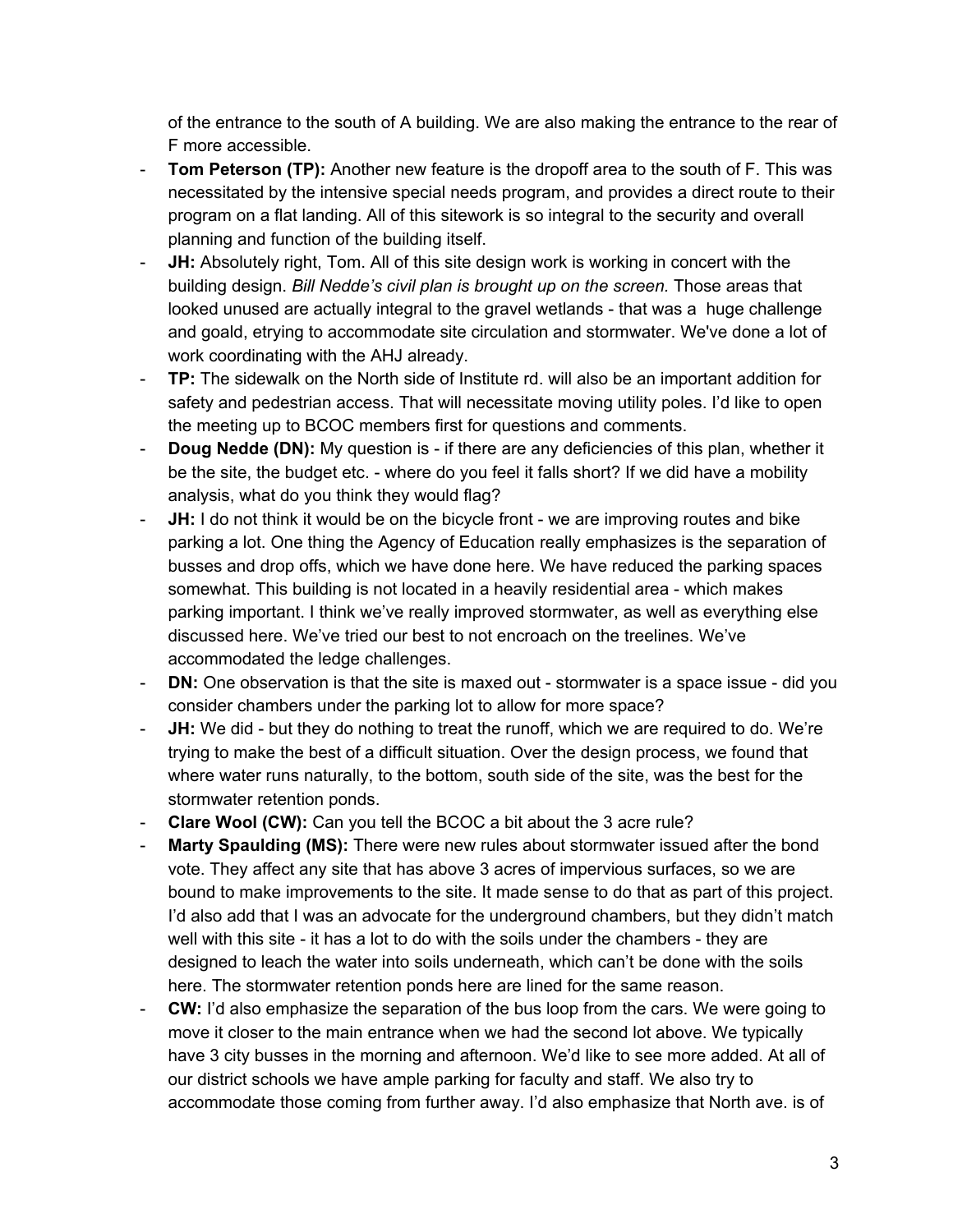great concern. That corridor has grown greatly with cambrian rise etc. - the bike lanes that stop and start, and come and go - when we think about mobility issues, we are concerned. We fought for a southbound bus from Northgate. There is so much to think about with one road that serves so many needs. Looking at our campus - all of the people we host, events, etc. - what is in our control is limited, but we have worked very hard. We have done our best to address concerns over the last year and a half. Access and inclusion is one of our biggest concerns.

- **TP:** Also about parking according to zoning rules and the zoning Project Manager, we should have 539 parking spaces at this location. Currently we have 330 spaces and the new plan has 324 spaces. We are applying for a parking waiver to allow that. Last call for questions from the committee. *There were none*. We'll have a few minutes for public comment now.
- **Martine Gulick (MG):** I'm sorry I haven't been to more meetings I mean to participate more now. It feels strange to talk about proceeding as normal, when the building feels like it is almost condemned at this point. I hope we can speak a little more about the current PCB situation.
- **TP:** Thank you. We aren't sure how the PCB situation is going to affect the project yet. Any more questions? *There were none.*

## **BCOC Deliberative Session on Mobility Group's Request:**

- **TP:** Next item is deliberation from the BCOC on the Mobility Group's request. The request is to allocate \$50,000 - \$75,000 for a mobility study. This will be a yay or nay vote - having heard the Mobility Groups presentations at the last two BCOC meetings.
- **DN:** I wanted to talk about the timing. I thought it'd take about 60 days for an RFP. Another 60 for responses, and 30 days for selection. 6 months for the firm to actually produce the product. 60 days to establish an action plan. And another 60 days for design and pricing, and then more time for repermiting etc. I came up with sometime in october 2021 - then permitting, redoing stormwater and other permits, bringing us to February 2022. This is obviously a very rough estimate. If we do not move forward, I'd love input of what is deficient about this plan as it is. The timing seems to make it not viable.
- **Nathan Lavery (NL):** I'm inclined to agree. We are at a point where hitting the reset button is beyond what we can afford in terms of both time and money. To be determined how the PCB issue plays out.
- **MS**: Doug, I think your timeline is good, maybe even a little modest on the design changes timeline.
- **Kate Stein (KS):** I also worry about the timeline, and that this is out of the scope of our project, since it really is about getting people to the campus. Kudos the JH and HL on this design. When my son who has special needs, went to BHS, this would have been so amazing and I thank you for your work.
- **TP:** So much depends on regulation and policy. A lot of traffic and parking etc. can be addressed in municipal policy. The city's transportation plan is outside our scope, worthy as the goals are.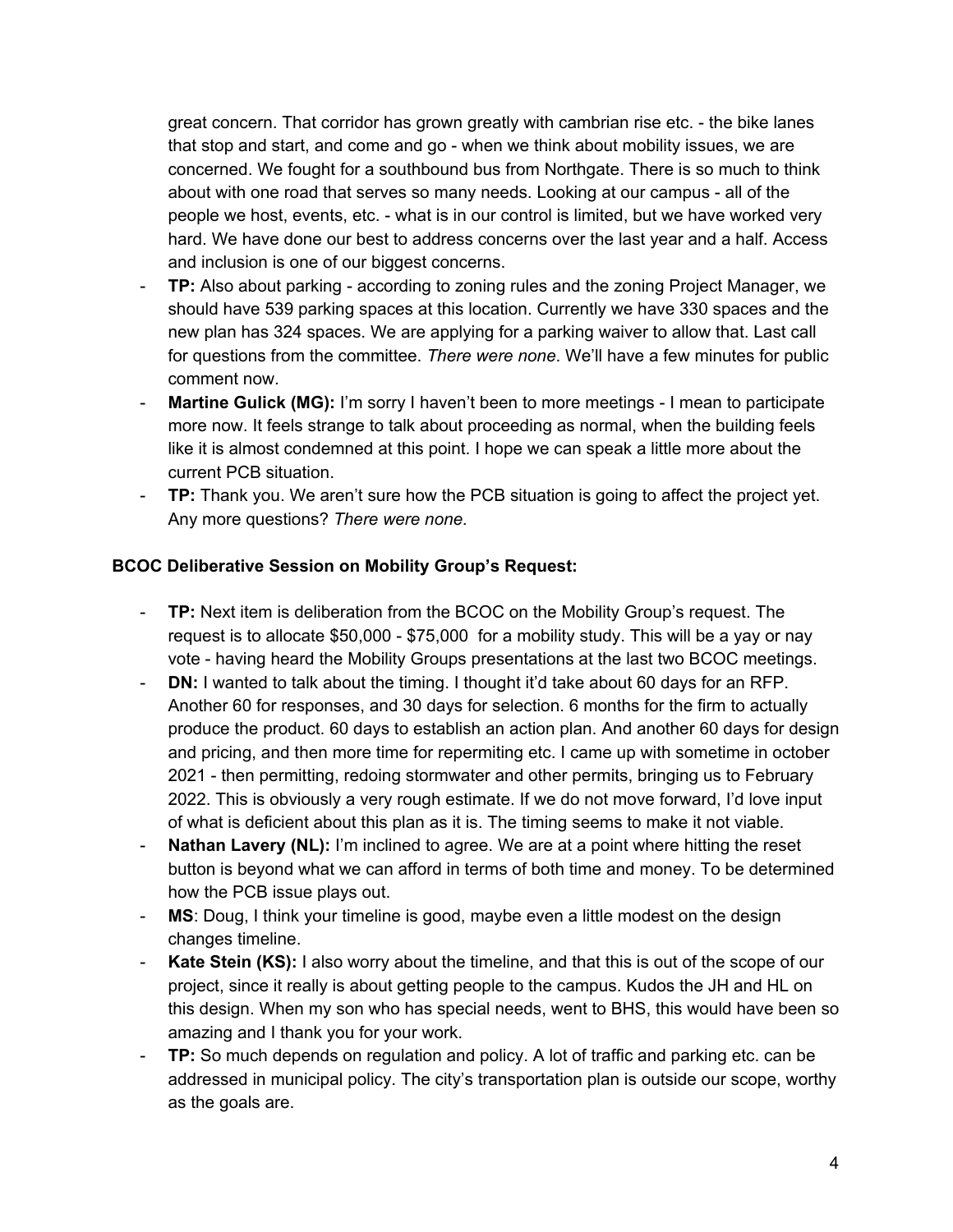- **David Boehm (DB):** I thought the new site and civil plans look great and I support them wholeheartedly. I agree with the things that have been said, and I don't think I could see how we could do the study at this point.
- **Peter Bahrenburg (PB):** I'd agree with everyone else seems like a hard moment to go back. I like the plan as it stands now.
- **CW:** This process, over the last 1.5 years the Mobility Group's goals are consistent with ours - We have worked hard on this plan, and we have held those goals and concerns close through the whole process. We haven't increased space for single occupancy vehicles (SOV).
- **MS:** The OPR (Owner Project Requirements) that have been set from the very beginning of the project hold those same goals.
- **TP:** The OPR identifies the community needs, which was facilitated by CX Associates. When I look at the sections pertinent to mobility and transportation, I think we are checking all the boxes. I think there are opportunities for policy change to help address this issue as well. Last call for comments and questions. As a reminder, this is a deliberative session, we have had two presentations from the group at previous meetings. All those in favor of the BCOC allocating the funds to study say aye. *No response.* All those opposed say no. *All responses heard are no.*

## **PCBs and Urban Soils Updates:**

- **TP:** The community has been made aware of the PCB problem. We were made aware of the problem initially in July 2019, and after many tests and re-tests, we did air testing on 9/1/20, and results received last week. As you know, the school made the decision to close down. A small silver lining of covid is that they were better prepared for distance learning. The next steps are to do more testing and zero in on what is causing the spikes in levels, and decide if short term mitigation plans are cost effective. It may be that we accelerate the mitigation as part of the ReEnvisioning project. Urban soils are still being tracked. Where they have been found has been blocked off and posted with signage. Once we have the ledge probes, we will have a better idea of how much soil we have to dispose of, and what our options are. Worst case scenario is we have to ship it to a landfill, at great cost. We issued a very simplified schedule, we did lose a few months due to covid and this PCB issue. We are hoping to start construction next fall. Right now things are too up in the air to say for sure though. I can't give more detailed updates right now, but are there any questions from the committee?
- **PB:** What is the schedule on when they are going to do further testing and get results on the PCBs?
- **TP:** Our consultants are working on a plan to get back in the building and do the testing. Once they have a work plan, they will submit that to the regulatory agencies for comments. I think that will probably take a couple of weeks. Last time (before air sampling) it took about 2 weeks.
- **MS:** We have a very open line of communication with the regulatory agencies, communicating daily. Working very closely with them.